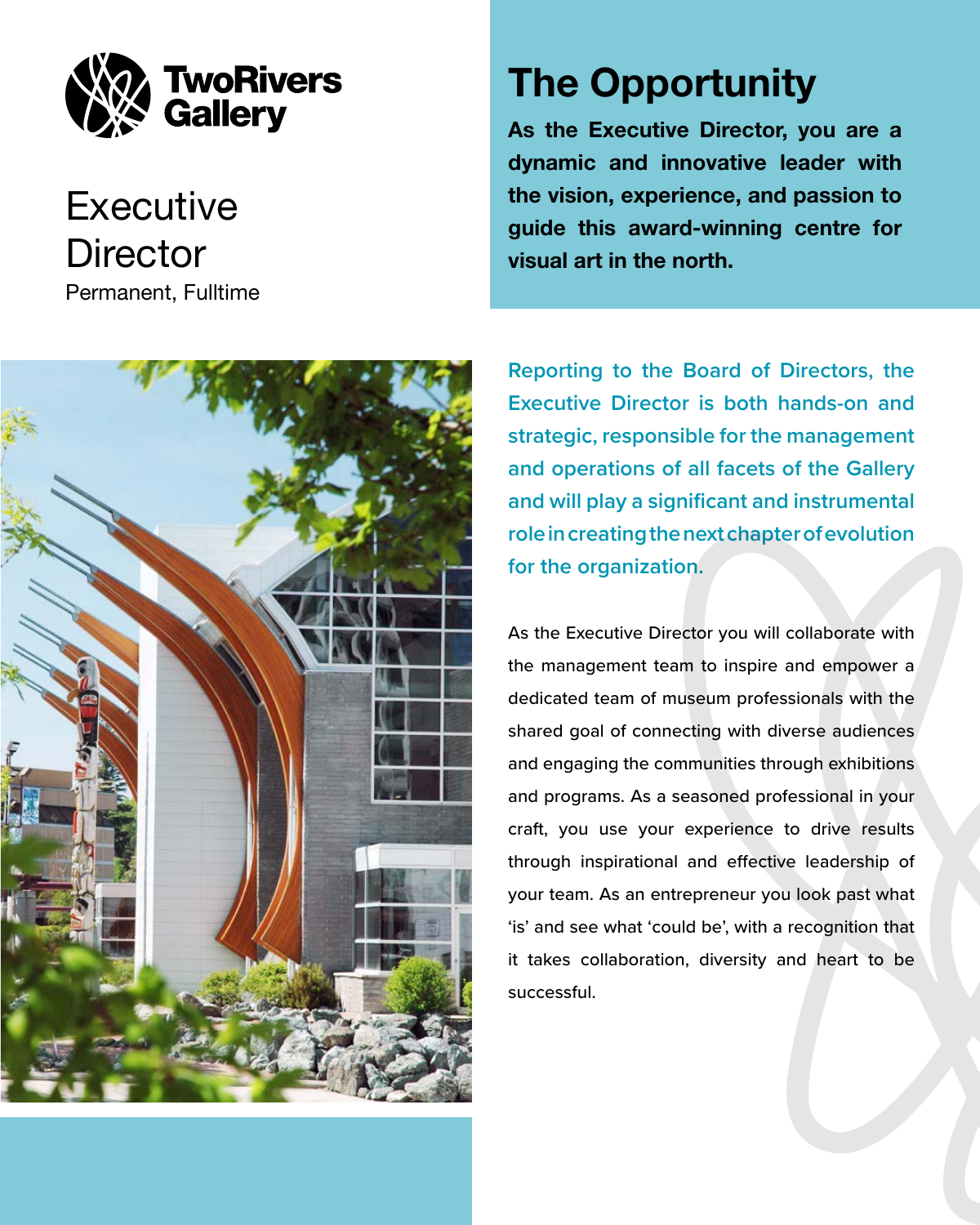## On a day-to-day basis, the Executive Director will:

- Develop a vision and strategies that drive the organization's long-term strategic growth;
- Be accountable for the successful development, implementation and maintenance of operational plans for the gallery;
- Partner with community stakeholders to identify and address current and future needs by assessing current programming and exhibitions against the needs of the future;
- Continue to evolve and improve community experience through exhibitions, events, programming, outreach programs, and more;
- Mentor, develop, coach and grow the gallery team and their abilities;
- Facilitate the smooth functioning of the activities of Gallery, ensuring effective use of team members (staff and volunteers) and materials, in collaboration with the management team;
- Oversee the management of expenditures, cash flow and investments; ensuring the accuracy of financial statements and other reports;
- Manage and implement fundraising activities with the Board, and in collaboration with the management team;
- Ensure the organization complies with federal and provincial legislation.

# A Day in the Life

Our Gallery is dynamic, supportive and entrepreneurial in spirit, and we pride ourselves on being a collaborative, open-minded and creative team.





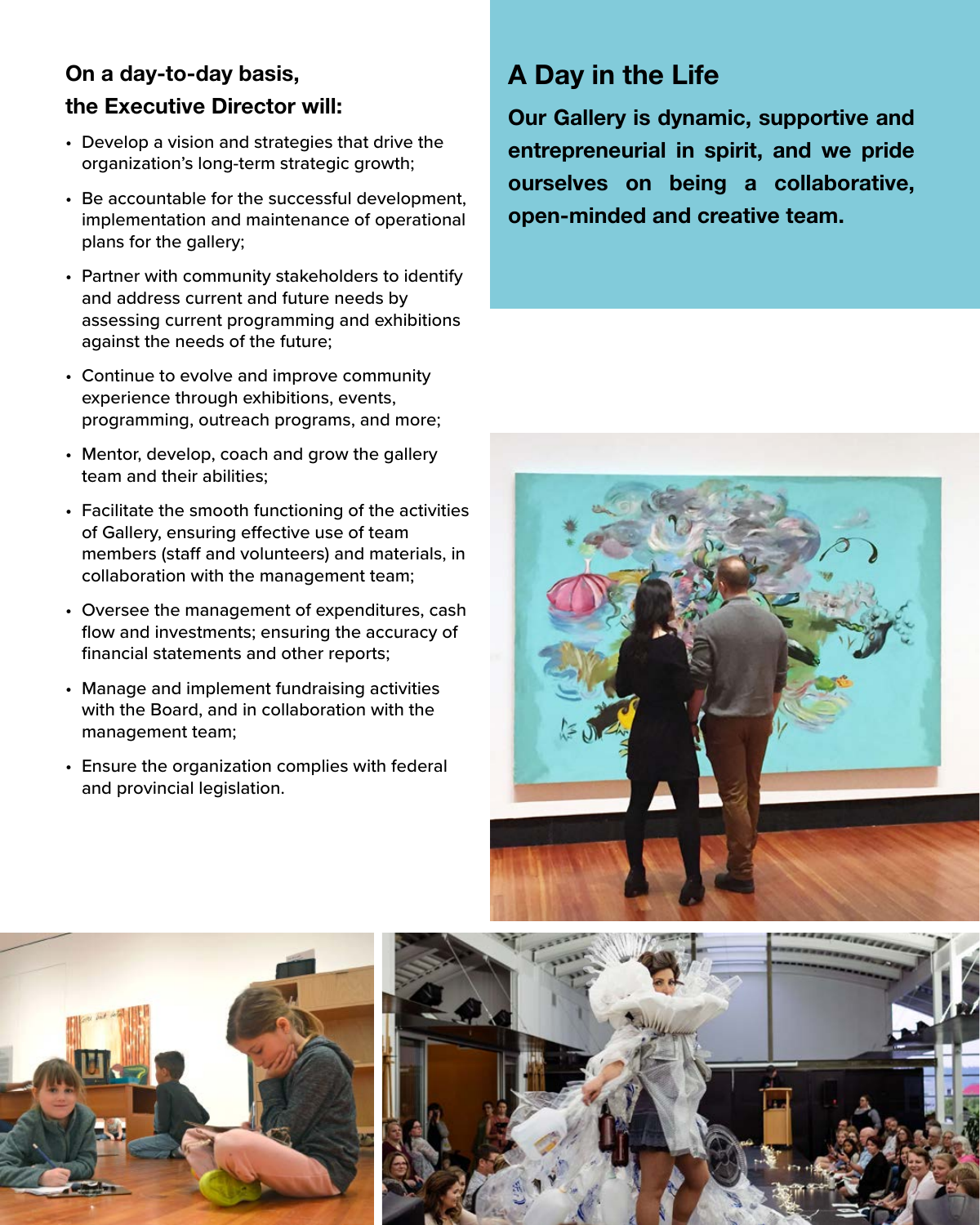**Operated by the Prince George Regional Art Gallery Association, the Gallery encourages lifelong learning through the arts, is an environment for vigorous artistic and cultural expression and provides opportunities for diverse experiences through participation and exhibition.** 

The Gallery has a strong exhibition program celebrating Canadian contemporary art and inspiring educational opportunities that includes studio programs, a makerspace, and an outreach program in partnership with the local Health Authority. Two Rivers Gallery engages audiences, using exhibitions, programs, and permanent

## Our Gallery

Two Rivers Gallery is a vibrant and unique public art gallery that proudly sits on the traditional, unceded territory of the Lheidli T'enneh in Prince George, British Columbia. [tworiversgallery.ca](http://tworiversgallery.ca)

collection as tools to foster discourse through art and champion opportunities for deep participation, honouring the diversity of the region. As a catalyst and creative force in the communities in which it operates, the Gallery inspires by taking brave new steps and embracing new opportunities.

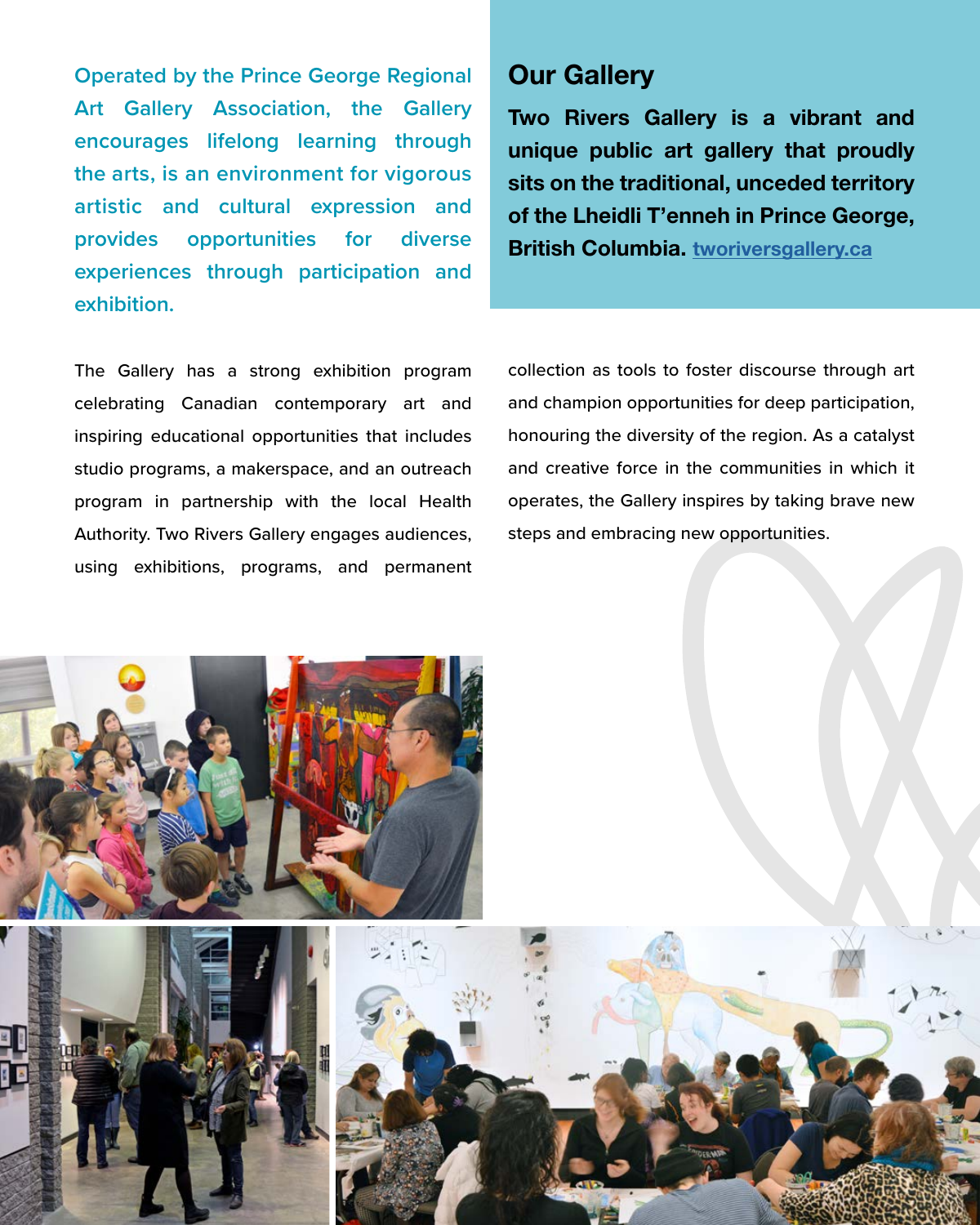#### Your Qualifications

- Demonstrated results as an experienced leader with a minimum of 5+ years at a related nonprofit organization;
- Bachelors or preferably Masters degree in Business Administration, Museum Studies, Arts Administration or equivalent experience, supplemented by five years of related non-profit management;
- Knowledge of budgeting and accounting procedures including payroll, and/or equivalent combination of education and experience;
- Demonstrated success in fundraising and grant applications. Experience in preparation of funding proposals.

#### Your Abilities

- Strong business acumen and a commitment to exceptional community experience.
- Demonstrated experience developing and leading programs which contribute to the overall success of an organization.
- Demonstrated conceptual, analytical and problem-solving skills. Teamwork and creativity.
- Knowledge of and/or interest in visual art.
- Creative and entrepreneurial spirit.
- Informed outlook and strong commitment to contemporary Canadian art.

# **Qualifications** and **Abilities**

- Excellent working knowledge of computers, including office and accounting software.
- Proven ability to establish and maintain harmonious working relationships with Board, staff, volunteers and the public.
- Capacity to cultivate relationships and participate in all aspects of donor development.
- Strong initiative, with the ability to work independently or as part of a team.
- Ability to manage fundraising events and direct mail campaigns.
- Willingness to work evenings and weekends, to travel.
- Possesses a valid driver's license or equivalent level of mobility that would be conferred by driver's license.
- Capability to develop risk analyses and balance time-cost ratios in order to pursue the most appropriate fundraising activities with the highest chance of success.
- Effective managerial and administrative skills and demonstrated skills in organization and communication, both verbal and written.
- Ability to monitor income and expenditure against the allocated budget.

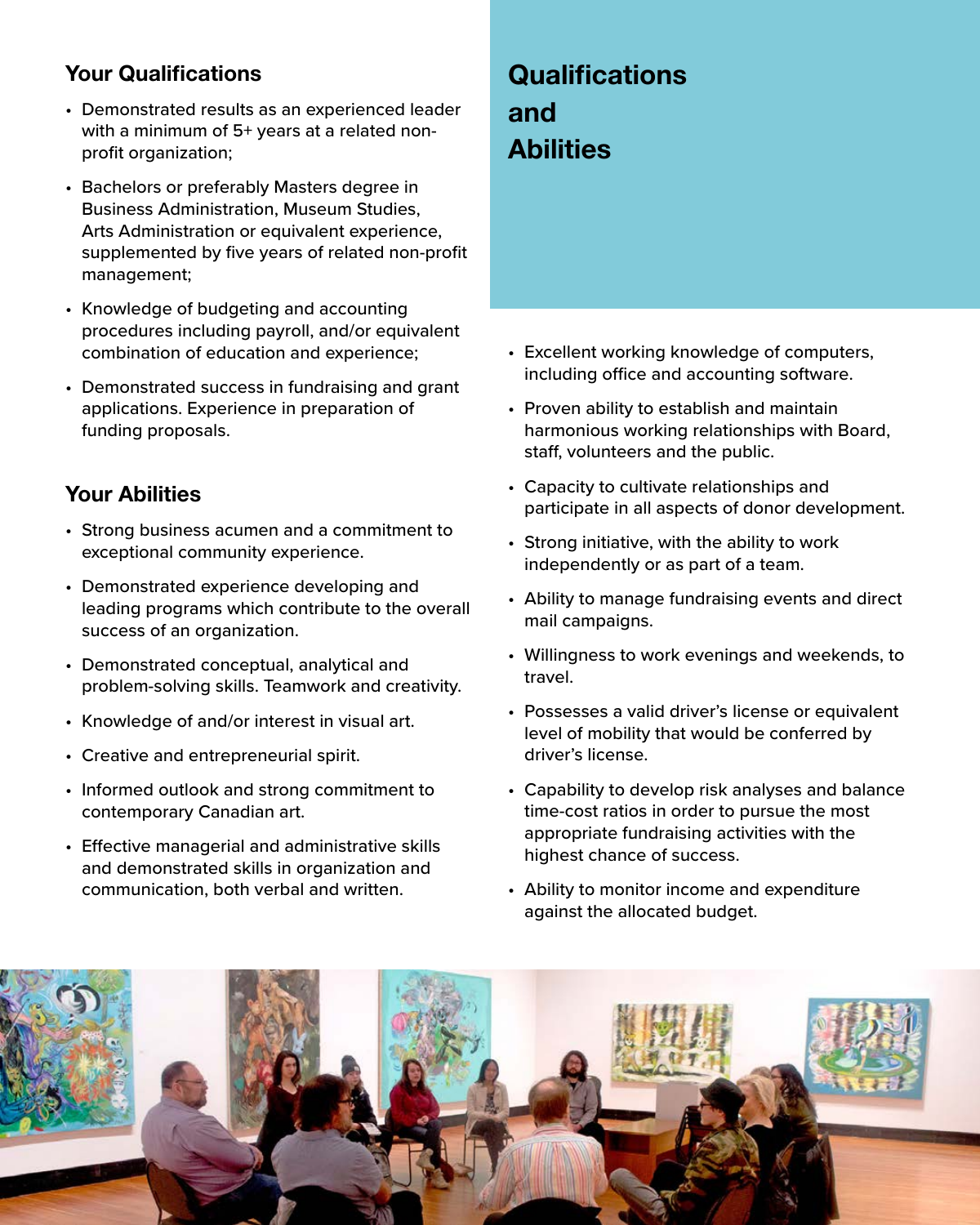**The Regional District consists of approximately 100,000 people across seven electoral areas and four municipalities, including Prince George with a population of 74,000. Two Rivers Gallery provides services to the entire regional district, including outreach programs and an annual exhibition to the District of Mackenzie, the Village of Valemount, and the Village of McBride.**

Surrounded by tree covered hills and a short drive in all directions from the beautiful BC outdoors, Prince George has all of the amenities of a larger city mixed with the charm and friendliness of a smaller town. Due to being the largest city in the surrounding region and its wide variety of employment options, Prince George serves as a dynamic hub for Northern BC. Prince George has a thriving and diverse economy that offers professionals numerous opportunities to advance their careers.

The dream of owning a home can become a reality in Prince George, where the average cost of a single family home is just over \$320K; that compares to \$1M in Vancouver, \$730K in Toronto, and \$755K in

Victoria. Prince George's location offers immediate



access to four-season outdoor recreation activities that are complemented by a full range of urban amenities. Whether you prefer a relaxing day at the lake, a world-class network of cross country ski trails and biathlon range, well developed hub of single track trails for mountain biking, snowshoeing, fat biking, and hiking, or cold dry powder on the mountains both in resort and in the back-country, Prince George has it all and is an outdoor lover's paradise.

### To learn more, please visit: [https://www.princegeorge.ca](https://www.princegeorge.ca/Pages/default.aspx)

[https://moveupprincegeorge.ca](https://moveupprincegeorge.ca ) [https://tourismpg.com](https://tourismpg.com )

## The Community

Two Rivers Gallery serves the Regional District of Fraser-Fort George, which includes the traditional territories of the McLeod Lake Indian Band, Lheidli T'enneh and Simpcw First Nations.